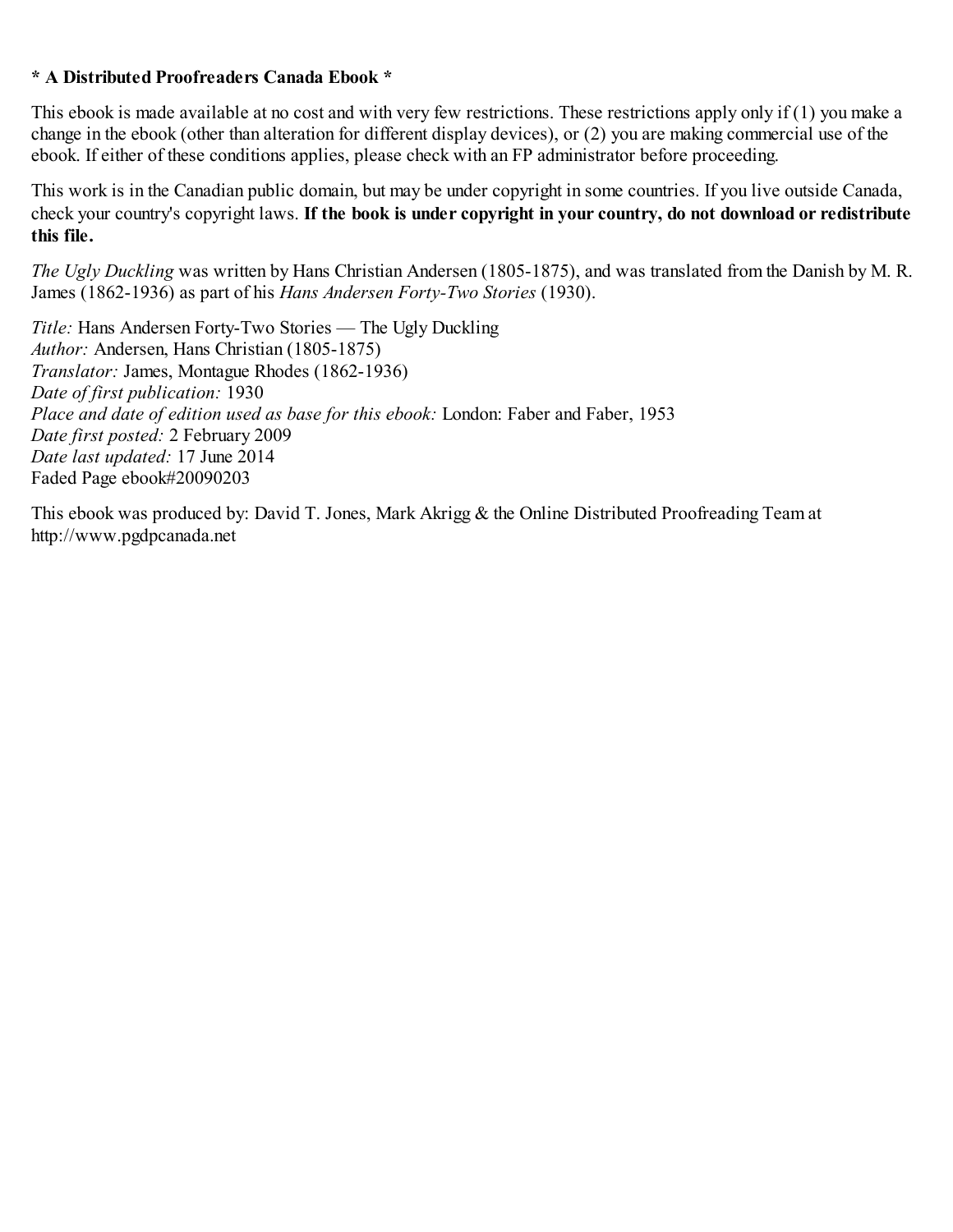# **The Ugly Duckling**

**by**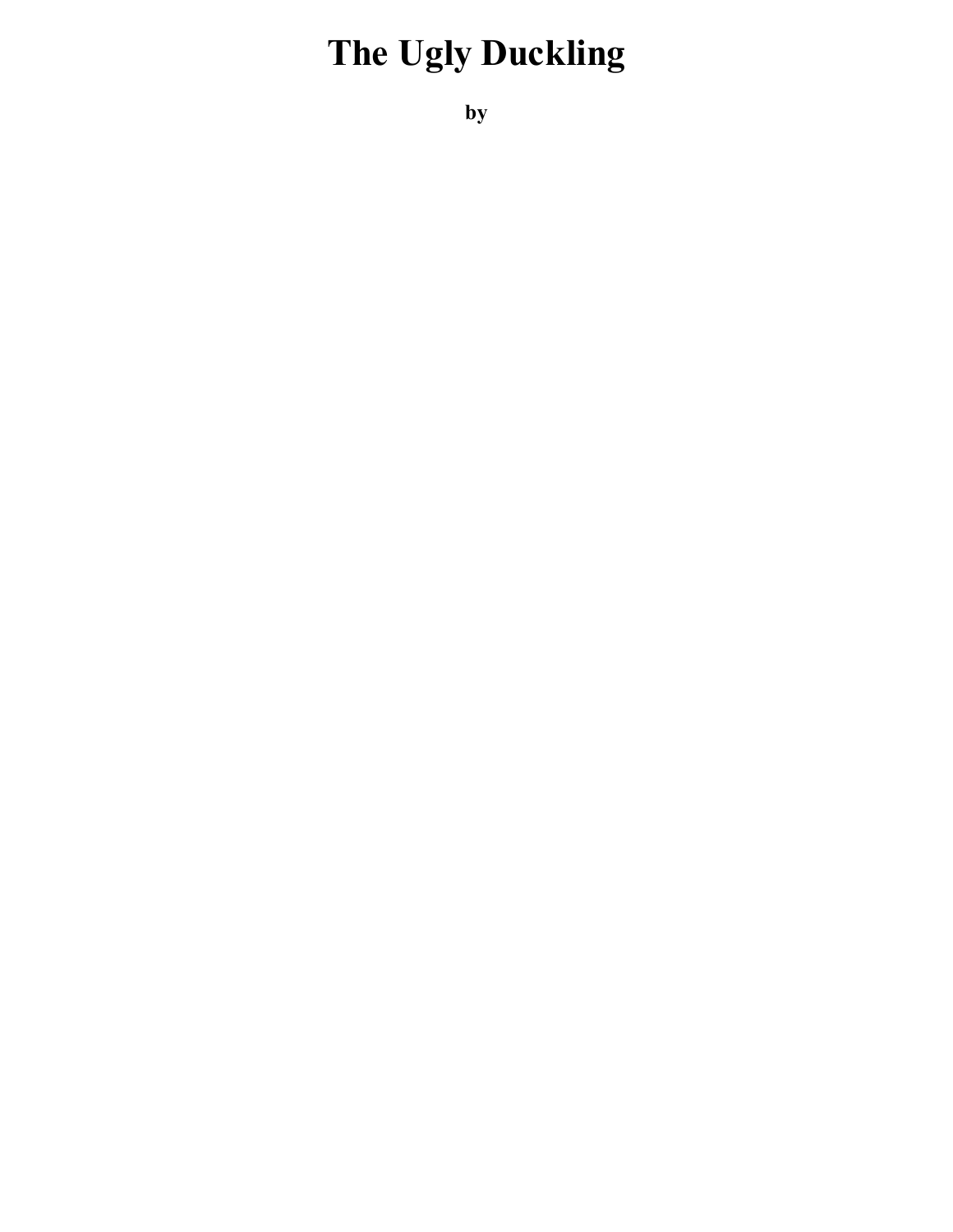## **Hans Christian Andersen**

## **(from \_Hans Andersen Forty-Two Stories\_ [1930], translated by M. R. James)**

It was very pleasant out in the country. It was summer time, the corn was yellow, the oats green, the hay was stacked down in the green meadows, and there the stork walked about on his long red legs and talked Egyptian. He had learnt the language from his mother. Round the fields and meadows there were large woods and within them deep lakes: indeed, it was pleasant out in the country. Full in the sunshine, an old manor house stood, surrounded by a deep moat, and from the base of the walls right down to the water great dock plants grew--so tall that a little child could stand upright under the largest of them. It was as lonely in among them as in the thickest wood; and there a Duck was sitting on her nest. She had got to hatch out her little Ducklings, but by this time she was well nigh tired out, they took so long about it, and she had very few callers. The other Ducks preferred swimming about the moat to coming up and sitting under a dock-leaf to chat with her.

At last, one egg after another cracked, and said: "Pip! pip!" All the egg-yolks had come to life and were sticking their heads out.

"Quack, quack!" said she, and they said it too, as well as they could, and looked all round them beneath the green leaves; and their mother let them look as much as they liked, for green is good for the eyes.

"What a big place the world is," said all the young ones: for to be sure they had a great deal more room now than when they lay in the egg.

"Do you suppose this is all the world?" said their mother; "why, it stretches out far beyond the other side of the garden, right into the parson's field--but I've never been there. You're all there, I suppose?" and she got up. "No, that's not all; there lies the biggest egg still. How long *will* it take? I'm really almost sick of it," and with that she sat down again.

"Well, how goes it?" asked an elderly Duck who came to call on her. "Oh, this one egg takes a dreadful long time," said the sitting Duck; "it won't break. But just you look at the others! They are the sweetest Ducklings I've ever seen; they're all just like their wretch of a father, who never comes to see me."

"Let me look at the egg that won't hatch," said the old Duck; "you may be sure that's a turkey's egg. I was made a fool of once that way, and I had my share of trouble and anxiety with the young ones, I can tell you, for they are afraid of the water. I couldn't get them to go in! I quacked and I pecked, but it was no good. Let me see the egg. Ah, yes, that's a turkey's egg; you just let it lie and teach the rest to swim."

"Oh, I'll just sit on it a bit longer," said the Duck. "As I've sat so long, I may as well give it a Whitsun week!" [\[1\]](#page-6-0) "Just as you please," said the old Duck, and walked off.

At last the big egg opened. "Pip! pip!" said the young one, scrambling out; he was very big and ugly. The Duck looked at him: "That's a fearfully big Duckling, that is," she said. "None of the others look like that. I suppose it can't be a turkey poult! Well, we'll soon see; into the water he shall go, if I have to kick him out myself."

Next day the weather was perfectly delicious: the sun shone all over the green docks, and the mother Duck and all her family came out, and down to the moat. Splash! Into the water went she. "Quack, quack!" she said, and one Duckling after another plumped in. The water went over their heads, but they were up again in a moment and swam beautifully. Their legs worked of themselves, and now they were all out in the water, and even the ugly grey one was swimming with them. "No, no, that's no turkey," she said. "Look how nicely he uses his legs, and how well he holds himself up. That's my own child! He's really quite handsome if you look at him properly. Quack, quack! Come along with me and I'll take you out into the world and introduce you to the duck-yard, but mind and keep close to me so that nobody can tread on you, and do look out for the cat."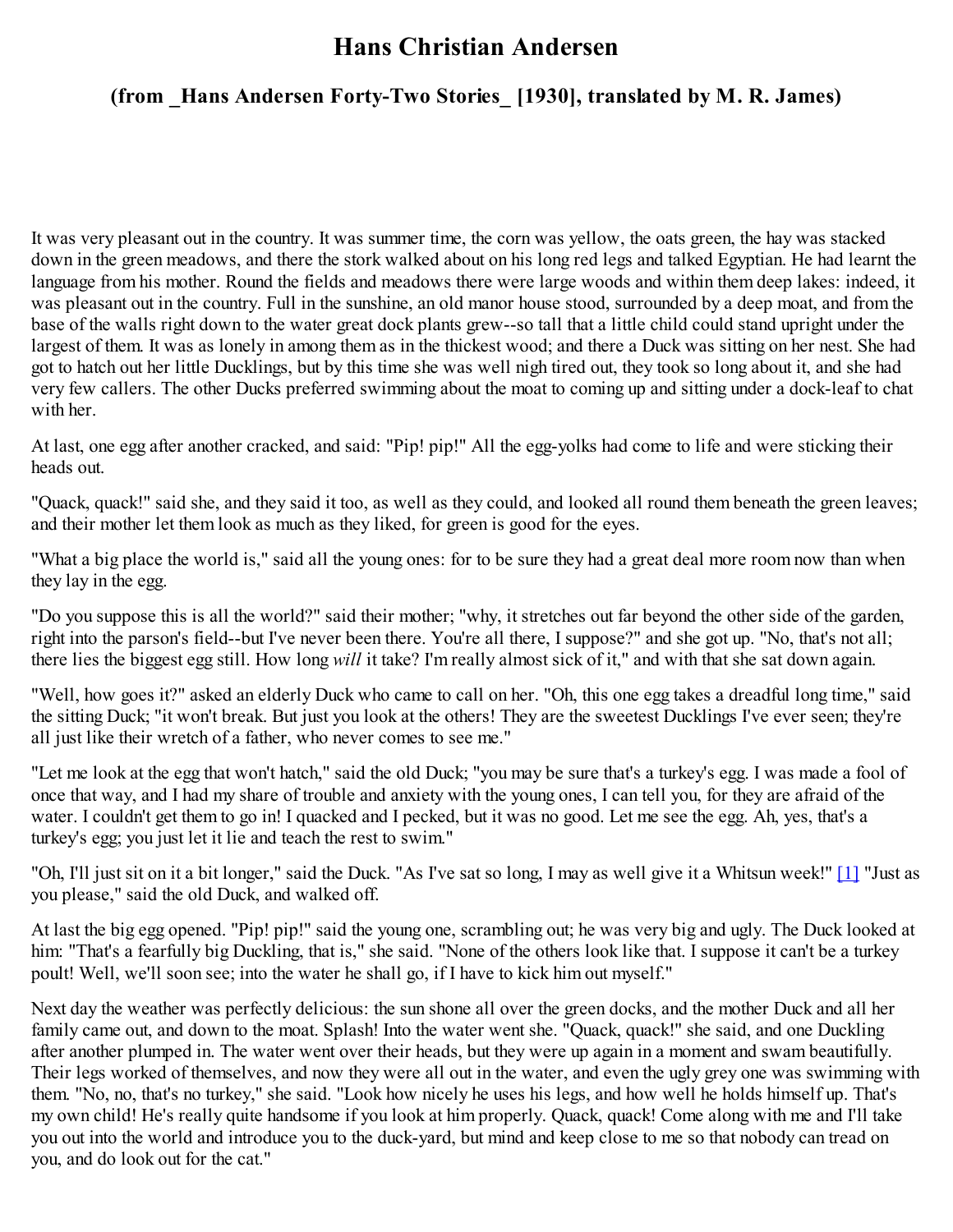So they went into the duck-yard. There was a terrible commotion there, for two families were quarrelling over an eel's head--which the cat got after all.

"Look, that's the way the world goes," said the mother Duck--her beak watering a little, for she would have liked the eel's head herself. "Now then, use your legs," she said; "mind and look alive, and stoop your necks to the old Duck over there, she's the most distinguished person here; she's of Spanish descent, so she's something special, and you see she's got a red rag round her leg. That is an extraordinarily splendid thing, the greatest distinction any duck can have; it means that people can't do without her, and she must be recognized by animals and men alike. Now then, look alive! Don't turn your toes in! A duckling that's properly brought up keeps its legs wide apart, like father and mother. Look here! Now then! Make a bow and say quack."

So they did; but the other ducks round them looked at them and said, quite loud, "Look there! Now we've got to have all this mob on the top of us, as if there weren't enough of us already; and poof! what an object that duckling is! We can't stand him"; and a duck rushed at him and bit him in the neck.

"Let him be," said his mother; "he isn't doing any harm." "Yes, but he's too big and odd altogether," said the duck who had bitten him; "so he's got to be smacked."

"Those are pretty ducklings that mother has," said the old Duck with the rag on her leg; "all quite pretty except that one. He hasn't been a success; I could wish the mother would alter him."

"That can't be done, your grace," said the mother Duck. "He's not handsome, but he has a really good disposition, and swims as nicely as any of the rest, even better, I venture to say. I believe he will grow handsome, or perhaps in time he will grow even somewhat smaller; he has lain too long in the egg, and so has not acquired a proper shape." And she picked at his neck and smoothed him down. "Besides, he's a drake," she went on, "so it doesn't matter quite so much. He has, I believe, a good constitution and will win through in the end."

"The other ducklings are charming," said the old lady. "Well, make yourselves at home, and if you happen to find an eel's head, you can bring it to me."

So they made themselves at home: but the poor Duckling who had come last out of the egg and looked so ugly, was bitten and buffeted and made to look a fool by the hens and the ducks alike. "He's too big," they all said; and the turkey cock, who was born with spurs, and considered himself an emperor on the strength of it, blew himself up like a ship under full sail and went straight at the Duckling, gobbling and getting quite red in the head. The poor Duckling didn't know where to stay or which way to go, he was so miserable at being ugly and the butt of the whole duck-yard.

That was the first day, and as time went on it got worse and worse. The wretched Duckling was chased about by everybody, and even his mother and sisters were nasty to him, and kept saying: "I wish the cat would get you, you ugly devil." And his mother said: "I wish you'd get right away"; and the ducks bit him and the hens pecked him, and the maid who had to feed the creatures kicked at him. So he ran away, and flew over the fence. The little birds in the bushes shot up in the air in a fright. "That's because I'm so ugly," the Duckling thought, and shut his eyes, but ran on all the same, till he got out into the wide marsh where the wild-duck lived; and there he lay all night, for he was very tired and very unhappy.

In the morning the wild-duck flew up and caught sight of their new comrade. "What sort of a chap are you?" they asked; and the Duckling turned to this side and that and greeted them as well as he could. "You're precious ugly," said the wildducks: "but that doesn't matter to us as long as you don't marry into our family." Poor wretch! He wasn't thinking much about marrying, as long as he could be allowed to lie among the reeds, and drink a little marsh water. There he lay two whole days, and then came a pair of wild geese (or rather wild ganders, for they were both he's): they hadn't been hatched out very long, and so they were particularly lively. "Here, mate," they said, "you're so ugly I quite like you. Will you come along and be a migrant? Close by in another marsh there's some sweet pretty wild geese--all young ladies that can say Quack. You're so ugly you could make your fortune with them." At that moment there was a Bang! Bang! and both the wild geese fell dead among the reeds, and the water was stained blood red. Another bang! bang! and whole flights of geese flew up from the reeds, and there was yet another bang! a great shoot was afoot. The sportsmen were all round the marsh, some even sitting up among the branches of trees that stretched out over the reeds. The blue smoke drifted like clouds, in among the dark stems, and hung far out over the water. The dogs went splash! splash! into the mud, and the reeds and rushes swayed hither and thither; it was terrible for the wretched Duckling, who was bending his neck to get it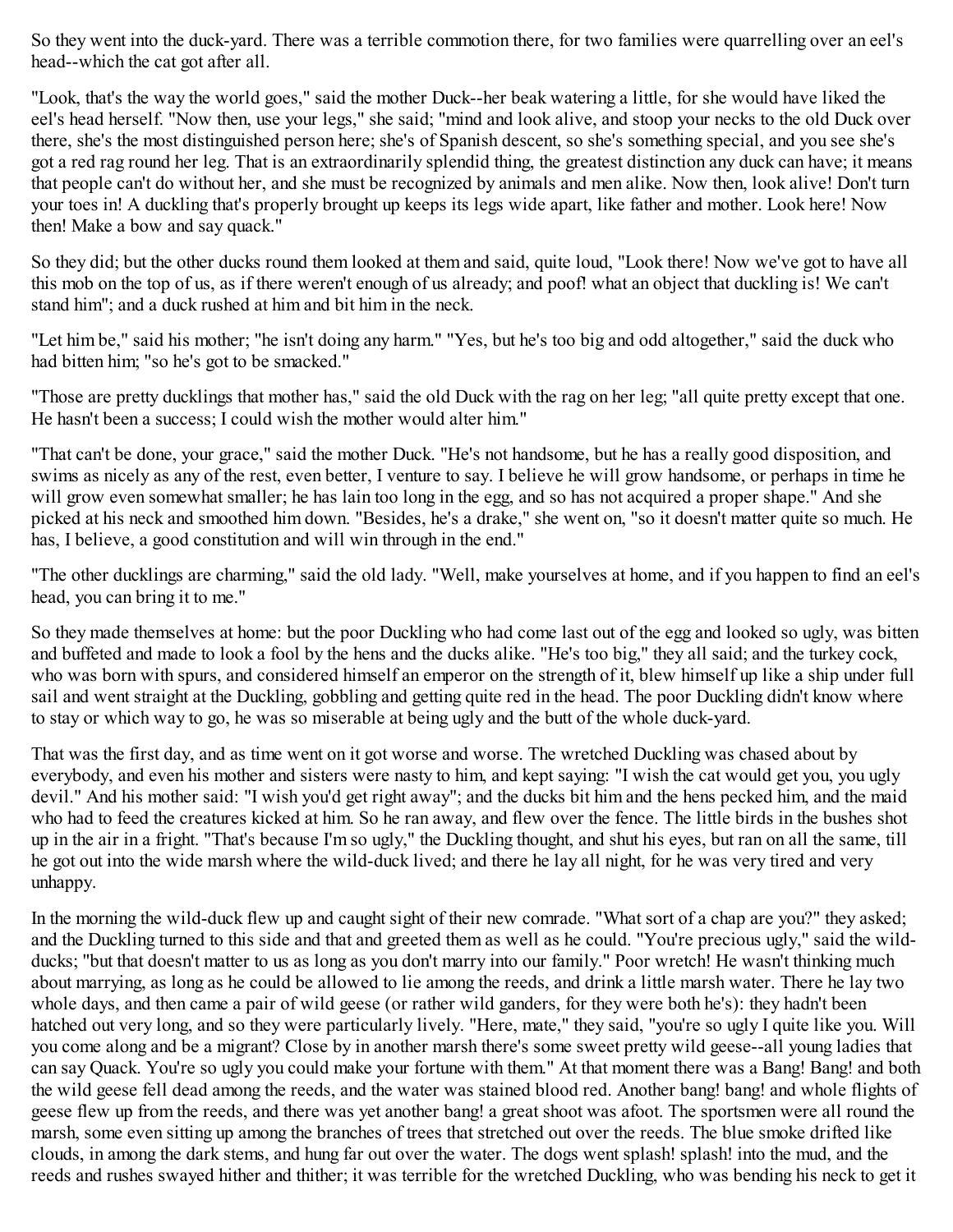under his wing, when all at once, close to him, there was a fearful big dog with his tongue hanging right out of his mouth and his eyes shining horribly. He thrust his muzzle right at the Duckling and showed his sharp teeth--and then--splash! Off he went without seizing him.

"Oh, thank goodness," sighed the Duckling; "I'm so ugly, even the dog doesn't like to bite me!" But there he lay perfectly still while the duck shots rattled in the reeds and gun after gun banged out. It was well on in the day before all was quiet, but the unhappy bird dared not get up even then. He waited several hours yet, before he looked about him, and then he hurried away from the marsh as fast as ever he could, running over fields and meadows, and such a wind got up that he had hard work to get along. Towards evening he was near a poor little cottage, so crazy was it that it didn't know which way to tumble down, so it remained standing. The wind howled so fiercely round the Duckling that he had to sit down on his tail to keep facing it, and it grew worse and worse. Then he noticed that one hinge of the door was gone, and it hung so crooked that he could slip indoors through the crack, and so he did.

Here lived an old woman with a cat and a hen. The cat, whom she called Sonny, could set up his fur and purr, and also throw out sparks, but for this he had to be stroked backwards. The Hen had very short little legs, and was consequently called "chicky short legs". She laid good eggs, and the woman was as fond of her as of a child of her own.

Next morning the strange Duckling was noticed at once, and the cat began to purr, and the Hen to cluck. "What's the matter?" said the old woman, looking all about her. But her sight wasn't good, so she took the Duckling for a fat duck that had strayed away. "That's a splendid catch," she said: "now I can have duck eggs, if only it isn't a drake! We must make sure of that." So the Duckling was taken in on approval for three weeks, but no eggs came.

The Cat was the gentleman of the house and the Hen the lady, and they always talked of "we and the world"; for they considered that they were half the world, and much the best half. It seemed to the Duckling that some people might think differently, but this the Hen could not tolerate.

"Can you lay eggs?" she asked. "No! Then will you kindly hold your tongue."

And the Cat said: "Can you put up your fur, or purr, or give out sparks? No! Then you've no call to have an opinion when sensible people are talking."

So the Duckling lay in a corner and was in the lowest spirits. He began to think of the fresh air and sunshine, and such a strange longing to swim in the water came on him that he could not help telling the Hen.

"What's the matter with you?" she asked. "You've nothing to do, that's why you get these fancies; you just lay some eggs, or purr, and they'll pass off." "But it is so delicious to float on the water," said the Duckling; "so lovely to get it over your head and dive right down to the bottom."

"Oh yes, most delightful, of course!" said the Hen. "Why, you're absolutely mad! Ask the Cat--he's the cleverest man I know--whether he enjoys floating on the water or diving down; I say nothing of myself. Why, ask your mistress, the old woman; there's no one in the world cleverer than her--do you suppose she wants to go swimming and getting the water over her head?"

"You don't understand me," said the Duckling.

"Well, if we don't understand you, who is going to understand you, pray? You'll never be cleverer than the Cat and the woman, to say nothing of me. Don't give yourself airs, child, but thank your Maker for all the kindness people have done you. Don't you live in a warm room among company you can learn something from? But there! You're a rubbishy thing, and there's little entertainment in your company. You may take it from me! I mean well by you, and I'm telling you home truths, and that's how people can see their true friends. Now just do take pains to lay eggs, or learn to purr or else give sparks."

"I think I'll go out into the wide world," said the Duckling.

"Very well, do," said the Hen.

So the Duckling went off and swam on the water and dived into it; but he was looked down upon by all the creatures because of his ugliness.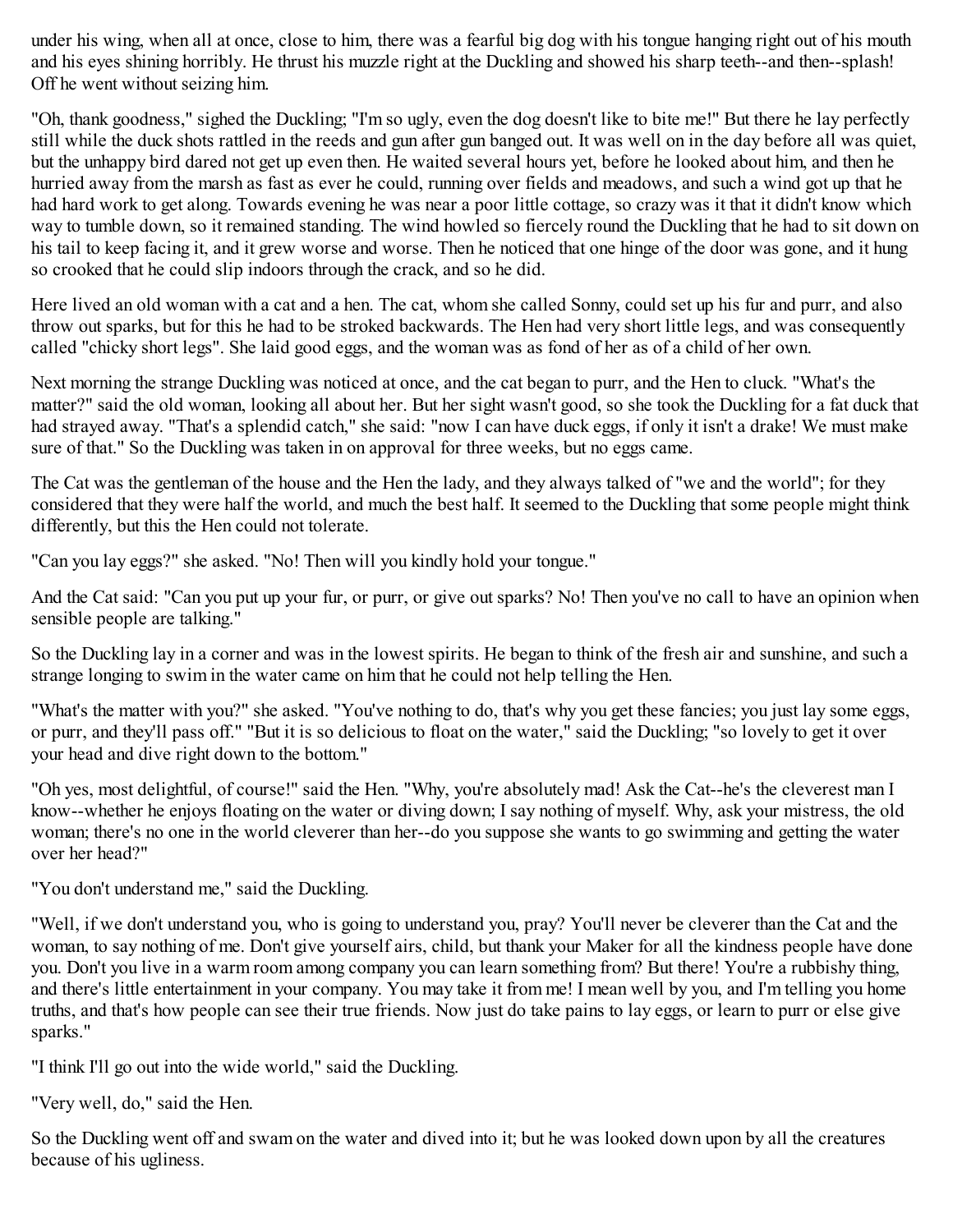Autumn now came on: the leaves of the wood turned brown and yellow, the wind caught them and made them dance about, and above the sky looked cold, where the clouds hung heavy with hail and snow, and on the fence the raven perched and cried "Caw! Caw!" for the mere cold. Indeed, it regularly gave you the shivers to think of it. The unhappy Duckling had a very hard time.

One evening, when there was a lovely sunset, a whole flock of beautiful great birds rose out of the bushes. The Duckling had never seen any so handsome. They were brilliantly white, with long supple necks. They were swans, and they uttered a strange sound and spread their splendid long wings and flew far away from the cold region to warmer lands, and unfrozen lakes. They mounted so high, so high that the ugly little Duckling was strangely moved; he whirled himself round in the water like a wheel, he stretched his neck straight up into the air after them and uttered such a loud cry, so strange, that he was quite frightened at it himself. Oh, he could not forget those beautiful birds, those wonderful birds! And the moment they were out of sight he dived right down to the bottom of the water, and when he came up again he was almost beside himself. He didn't know what the birds were called or which way they were flying, but he loved them as he had never loved anything yet. He was not envious of them--how could it enter his mind to wish for such beauty for himself--he would have been happy if even the ducks had let him into their company--poor ugly creature.

The winter grew very very cold: the Duckling was obliged to swim about on the water to keep it from freezing quite over, but every night the hole he swam in became smaller and smaller. It froze so hard that the ice cracked again; the Duckling had always to be moving about to keep the water open, till at last he was tired out and sat still, and was frozen fast in the ice.

Early in the morning a labourer came that way, saw him, went on the ice and with his wooden shoe broke it up and carried the Duckling home to his wife, and there he was brought to life again. The children wanted to play with him, but he thought they meant to hurt him, and in his fright he dashed right into the milk-pan and made the milk splash out into the room. The woman screamed and threw up her hands. Then he flew into the butter-tub and after that into the meal-bin and out again. Goodness, what a sight he was! The woman screamed out and hit at him with the tongs, and the children tumbled over one another trying to catch him, laughing, calling out--by good luck the door stood open, and out he rushed into the bushes, on the new fallen snow, and there he lay almost in a swoon.

But it would be too sad to tell of all the hardships and miseries which he had to go through in that hard winter. When the sun began once more to shine out warm and the larks to sing, he was lying among the reeds in the marsh, and it was the beautiful spring. Then all at once he lifted his wings, and they rustled more strongly than before, and bore him swiftly away; and before he knew it he was in a spacious garden where were apple trees in blossom, and sweet-smelling lilacs hung on long green boughs right down to the winding moat. Oh, it was lovely here, and fresh with spring; and straight in front of him, out of the shadows, came three beautiful white swans with rustling plumage floating lightly on the water. The Duckling recognized the splendid creatures, and a strange sorrowfulness came over him.

"I will fly to them, these royal birds, and they will peck me to death because I, who am so ugly, dare to approach them; but it doesn't matter; it's better to be killed by them than to be snapped at by the ducks and pecked at by hens and kicked by the servant who looks after the poultry-yard, and suffer all the winter." So he flew out into the open water and swam towards the stately swans, and they saw him and hastened with swelling plumage to meet him. "Yes, kill me," the poor creature said, bowing his head down to the water, and waited for death. But what did he see in the clear water? He beheld his own image, but it was no longer that of a clumsy dark grey bird, ugly and repulsive. He was a swan himself.

It doesn't matter in the least whether you are born in the duck-yard, if only you've lain in a swan's egg.

It really delighted him now to think of all the hardships and adversities he had suffered, now he could rightly discern his good fortune and all the beauty that greeted him. The great swans swam round him and caressed him with their bills. Some little children now came into the garden and threw bread and corn into the water, and the smallest of them cried: "There's a new one!" And the others called out in delight: "Yes, there's a new one come!" They clapped their hands and danced about and ran to their father and mother. More bread and cake was thrown into the water, and everyone said: "The new one is the handsomest of all; how young and beautiful he is!" And the elder swans bowed before him.

At that he felt quite ill at ease, and covered his head with his wings, and knew not what to do. He was more than happy, and yet not proud, for a good heart is never puffed up. He thought how persecuted and depressed he had been, yet now he heard everyone saying he was the most beautiful of all beautiful birds. And the lilacs bowed their branches down to the water, and the sun shone warm and pleasant, and his plumage ruffled, and he raised his slender neck, and from his heart